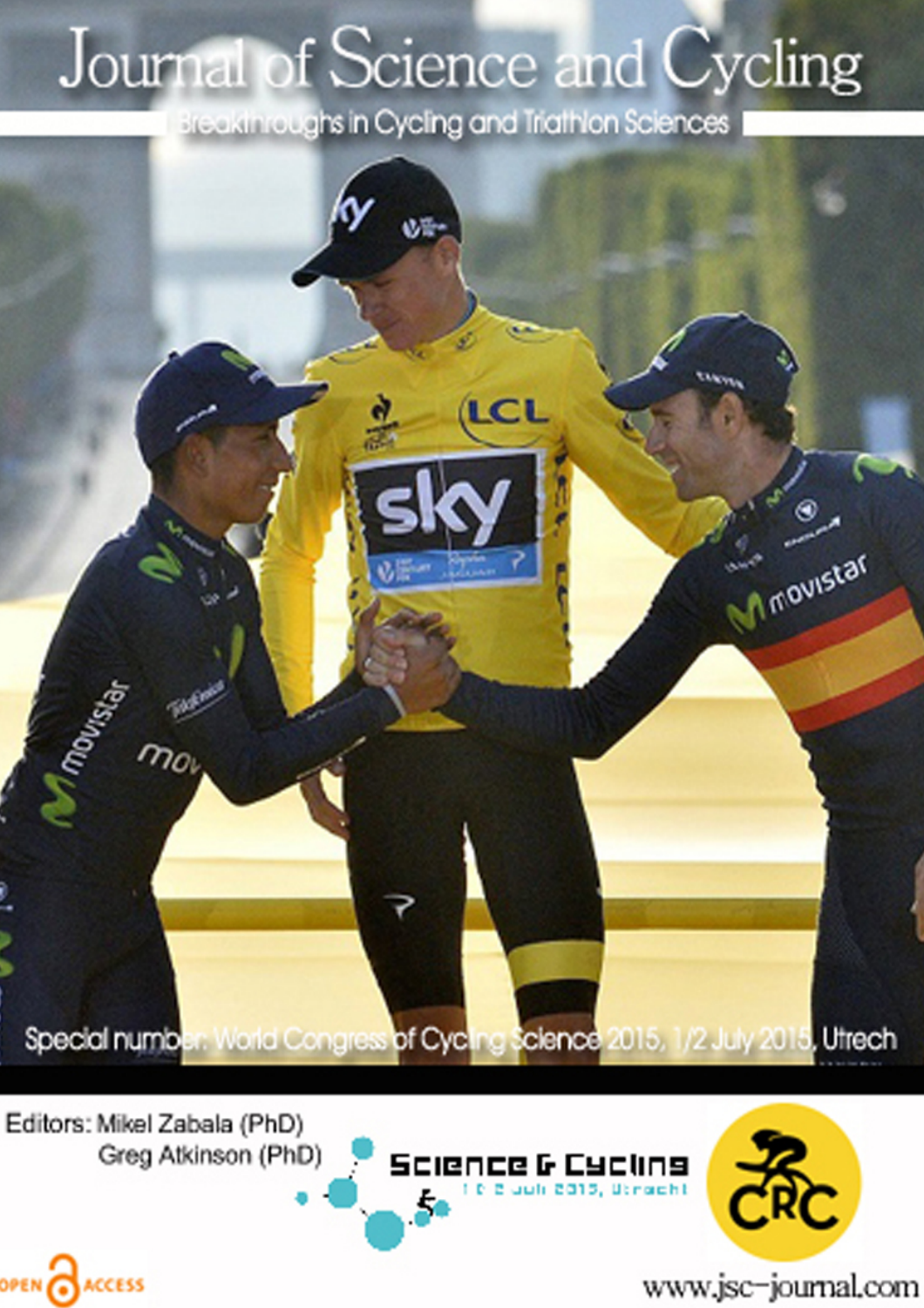## The Effects of Varied Terrain and Bicycle Fitting on Aerobic Power Production: Test methodology

**Heinz Lugo<sup>1</sup>** \***, Callum Grieve, Nandini Chakravorti, Paul Conway, Andrew West**

## **Abstract**

**Background**: Elite cycling occurs over varied terrain and distances, within all of these events the need to maximise performance is of paramount importance. This can be in the form of specific training, nutrition plan or optimal bicycle fit (Faria et al., 2005: Sports Medicine, 35(4), 313---337). Currently there are recommend setups published for maximising anaerobic power, aerobic economy and injury prevention (Silberman et al., 2005: Clinical Journal of Sport Medicine, 15, 271--**‐**276; Bini et al., 2011: Sports Medicine, 41(6), 463--**‐**476). However, none take into account the effects of varied terrain and no recommendation exists for aerobic power.

**Purpose**: The aim of this study was to develop a process to identify an optimal bicycle fit for aerobic power production for varied terrain.

**Methods**: The testing protocol involved 4 separate trials conducted on a custom--**‐** made ergometer within the Sports Technology Institute at Loughborough University (Lugo et al., 2014: Journal of Science and Cycling, 3(2), 27). During the first trial the subjects performed a 20--**‐**minute time trial from which their Functional Threshold Power) and Functional Threshold Heart Rate (FTHR) are obtained. Current bicycle fit (i.e. saddle height, handlebar reach) and anthropometric (i.e. 25º knee flexion, inseam) measurements were also recorded during the first trial. The FTP and FTHR magnitudes were used on subsequent trials to set the intensity and torque values. On the remaining 3 trials the subject pedalled against a load chosen to simulate a specific terrain (see Table 1). Within each trial the subject performed a 5--**‐**minute effort at 80% FTHR for each of 9 possible bicycle setups (see Table 2). Electromyography (EMG) surface electrodes were placed on both the left and right legs for the Vastus Lateralis (VL), Biceps Femoris Long Head (BF) and Medial Head of the Gastronemius (G). Power and muscle activity were measured for the whole 5--**‐** minute effort however, the analysis was focused on the last minute of the effort.

**Results**: Paired t--**‐**tests comparing the net power output for the original setup and all the other 8 alternative positions were carried out, a significant difference was found for positions 2, 3, and 8 (see Table 3). The most significant difference was found for position 8 (p---value = 0.011). Using the average power observed for each setup, the time difference for a simulated 10 --**‐** mile time trial when compared to the original setup was calculated following the mechanistic model presented by Dahmen et al., 2--**‐**11 (see Figure 1). For the positions with significant differences (i.e. 2, 3, 8) the largest improvement was seen for position 8 while the largest deterioration occurred for position 3. The power across the pedal cycle shows that for the right leg the difference between the 8th position and the original position is small (mean difference = 0.20 W) however for the left leg the difference is considerable (mean difference = 4.49 W), starting at 200º and reaching a maximum at 300º (see Figure 2). The increase in net power observed during the second phase of the upstroke occurs due to an increased right leg Vastus Lateralis (VL) activity (see Figure 3).

**Discussion**: The used ergometer allows automated alteration of the setup while the rider is cycling, therefore several positions can be tested in a single trial. This capability also reduces the errors associated with EMG electrode placement between trials and longitudinal effects due to subject variability observed when current ergometers are used (Hug F. and Dorel S. Journal of Electromyography and Kinesiology: 2009 19, 182 --**‐** 198). Comparison between the original and alternate setups from mechanical (i.e. power) and biomechanical (i.e. EMG) points of view allow identifying the effect of bike setup changes and the mechanisms behind them for different terrains. Currently only 2 subjects have completed all trials however, a larger number of subjects are being recruited and results will be reported in the future.

**Conclusion**: The proposed methodology together with the ergometer capabilities can be used to identify optimal bicycle setups for different terrains based on maximal aerobic power production. The corresponding muscle activation patterns allow a greater understanding of pedalling mechanics and the how terrain and bicycle set up affects them.

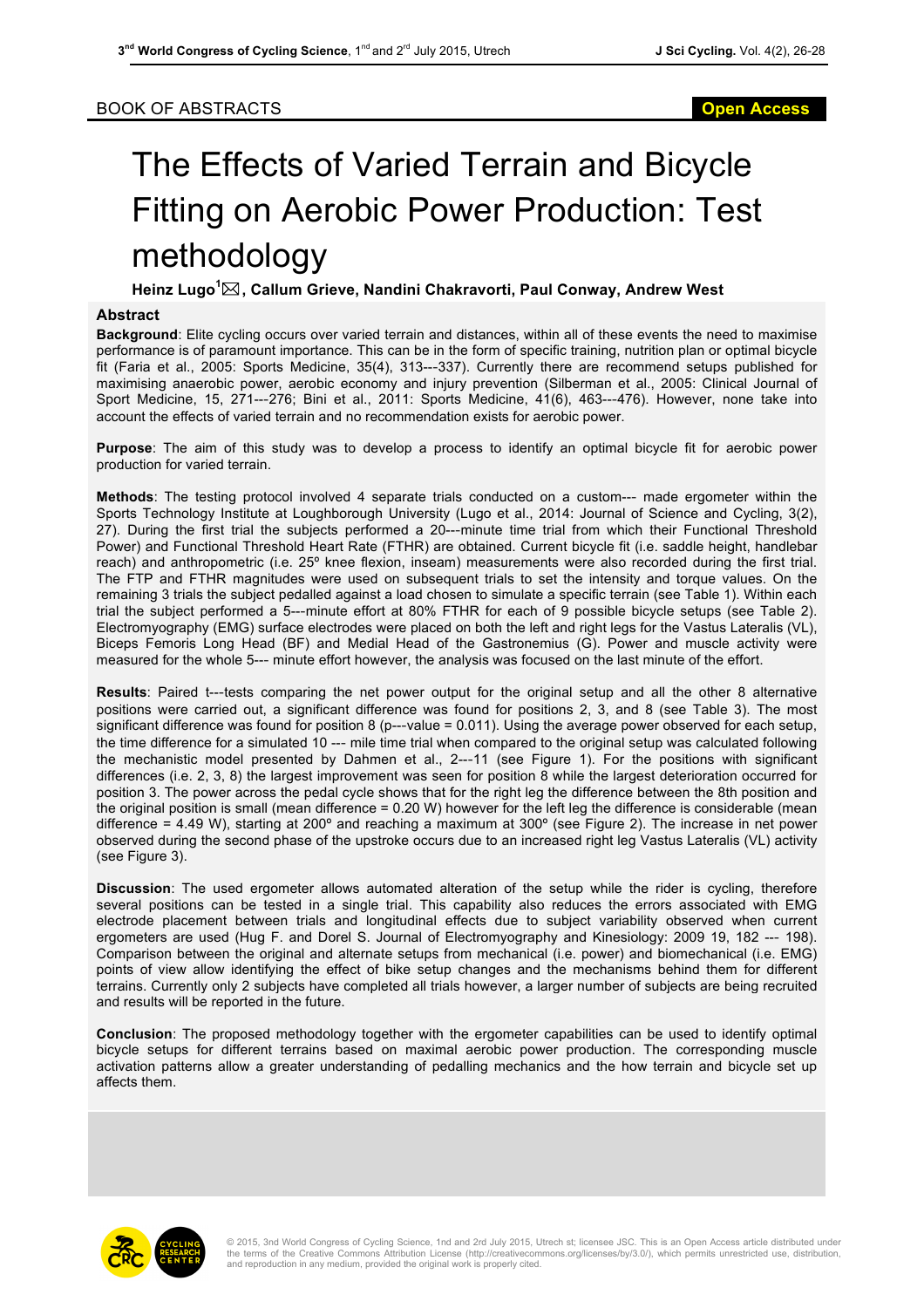**Table 1.** Torque settings used for terrain simulation.

| <b>Session</b> | <b>Torque Value</b> | <b>Terrain Simulation</b> |
|----------------|---------------------|---------------------------|
|                | <b>FTP Torque</b>   | Flat                      |
|                | 150% FTP Torque     | Uphill                    |
| 50% FTP Torque | <b>Downhill</b>     |                           |

**Table 2.** Tested bicycle fit setups.

| <b>Setup</b> | Saddle height     | <b>Handlebar reach</b> |
|--------------|-------------------|------------------------|
|              | Current           | Current                |
| 2            | Current           | $+5%$                  |
| 3            | 25 ° knee flexion | $+5%$                  |
| 4            | 25 ° knee flexion | Current                |
| 5            | 25 ° knee flexion | $-5%$                  |
| 6            | Current           | $-5%$                  |
| 7            | 109% inseam       | $-5%$                  |
| 8            | 109% inseam       | $-5%$                  |
| 9            | 109% inseam       | $+5%$                  |

Table 3. Paired t-test results for net power between alternative and original setup. Effect of the setup on simulated 10-mile time trial performance.

| <b>Setup</b>   | Average power<br>(Watts) | p-value | <b>Significant</b> | <b>TT</b> difference<br>(min) |
|----------------|--------------------------|---------|--------------------|-------------------------------|
| $\mathcal{P}$  | 205.7                    | 0.013   | <b>YES</b>         | $-3.51$                       |
| 3              | 196.7                    | 0.013   | <b>YES</b>         | 4.45                          |
| $\overline{4}$ | 200.4                    | 0.227   | <b>NO</b>          | 1.13                          |
| 5              | 202.7                    | 0.281   | <b>NO</b>          | $-0.94$                       |
| 6              | 202.5                    | 0.330   | <b>NO</b>          | $-0.76$                       |
| 7              | 203.0                    | 0.227   | <b>NO</b>          | $-1.19$                       |
| 8              | 205.8                    | 0.011   | <b>YES</b>         | $-3.54$                       |
| 9              | 204.3                    | 0.102   | <b>NO</b>          | $-2.25$                       |